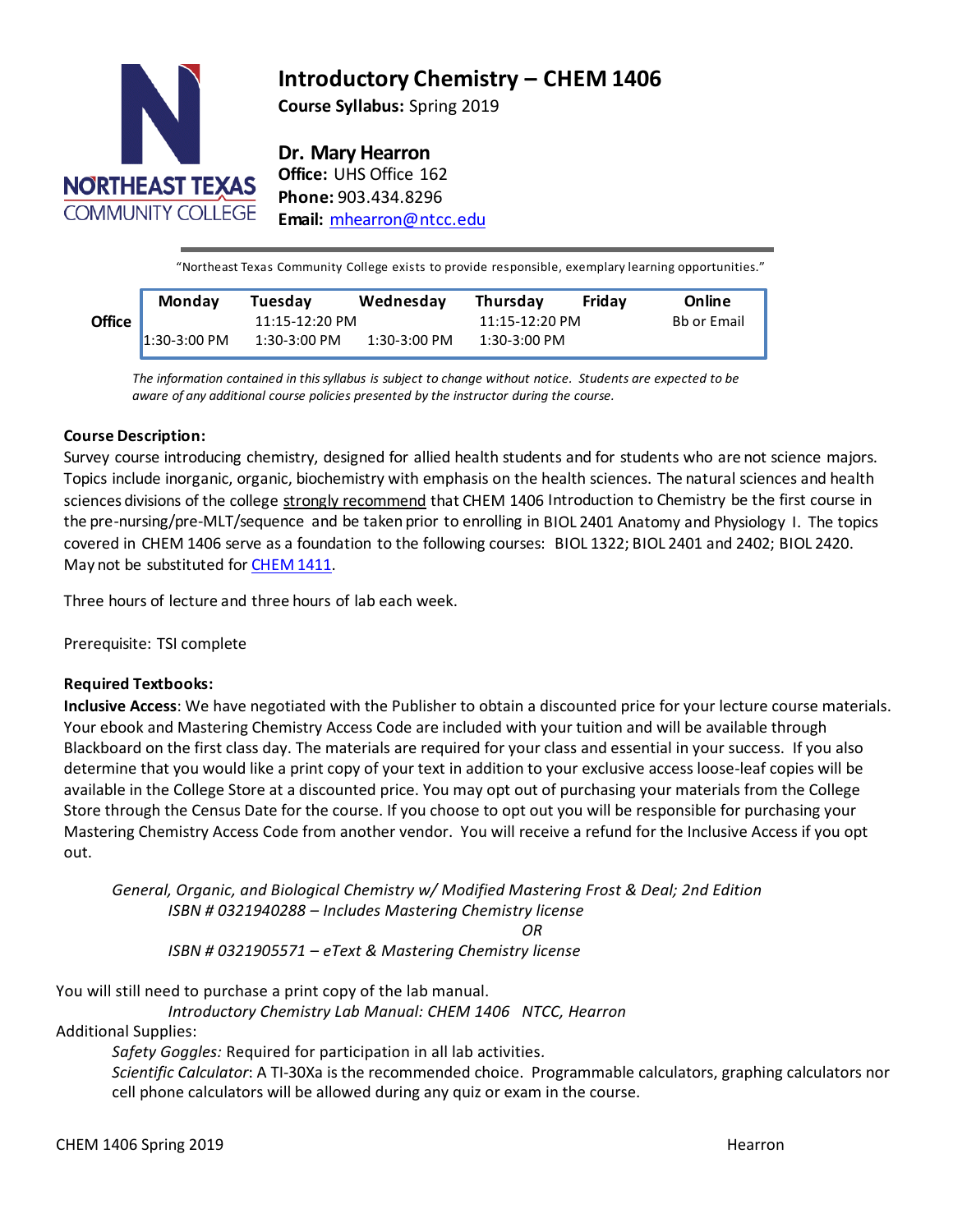# **Core Curriculum Purpose and Objectives:**

Through the core curriculum, students will gain a foundation of knowledge of human cultures and the physical and natural world; develop principles of personal and social responsibility for living in a diverse world; and advance intellectual and practical skills that are essential for all learning.

Courses in the foundation area of **life and physical sciences** focus on describing, explaining, and predicting natural phenomena using the scientific method. Courses involve the understanding of interactions among natural phenomena and the implications of scientific principles on the physical world and on human experiences.

# **College Student Learning Outcomes:**

# Critical Thinking Skills

CT.1

Students will demonstrate the ability to 1) analyze complex issues, 2) synthesize information, and 3) evaluate the logic, validity, and relevance of data.

# Communication Skills

 $CS.1$ 

Students will effectively develop, interpret and express ideas through written communication.

# Empirical and Quantitative Skills

EQS.1

Students will manipulate numerical data or observable facts by organizing and converting relevant information into mathematical or empirical form.

EQS.2

Students will analyze numerical data or observable facts by processing information with correct calculations, explicit notations, and appropriate technology.

#### Team Work

TW2. Students will work with others to support and accomplish a shared goal.

# **CHEM 1406 Student Learning Outcomes:**

Students will:

- 1. Develop a familiarity with the metric system and demonstrate the ability to carry out conversion problems, including dosage, nutritional, and temperature conversions; and demonstrate an understanding of atomic theory, and be able to use the octet rule and VSEPR theory to predict chemical formulas and structures.
- 2. Be able to use simple chemical nomenclature, write and balance chemical equations, recognize reaction types and understand the factors that influence reaction rate.
- 3. Be able to work simple gas law problems; and gain an understanding of concepts associated with solutions such as electrolytes and nonelectrolytes, solubility and equivalents, and acids and bases.
- 4. Be able to distinguish organic and inorganic compounds, identify functional groups and distinguish and identify isomers.
- 5. Be able to understand the structure and metabolic activity of carbohydrates, lipids, proteins and nucleic acids.
- 6. Use basic apparatus and apply experimental methodologies used in the chemistry laboratory.
- 7. Demonstrate safe and proper handling of laboratory equipment and chemicals.
- 8. Conduct basic laboratory experiments with proper laboratory techniques.
- 9. Work in teams of two and demonstrate use of critical thinking and scientific problem-solving skills in the laboratory including the ability to carry out experiments in a safe and efficient manner. Laboratory reports will be used to test the ability of students to work in teams and to interpret and to communicate results effectively in writing.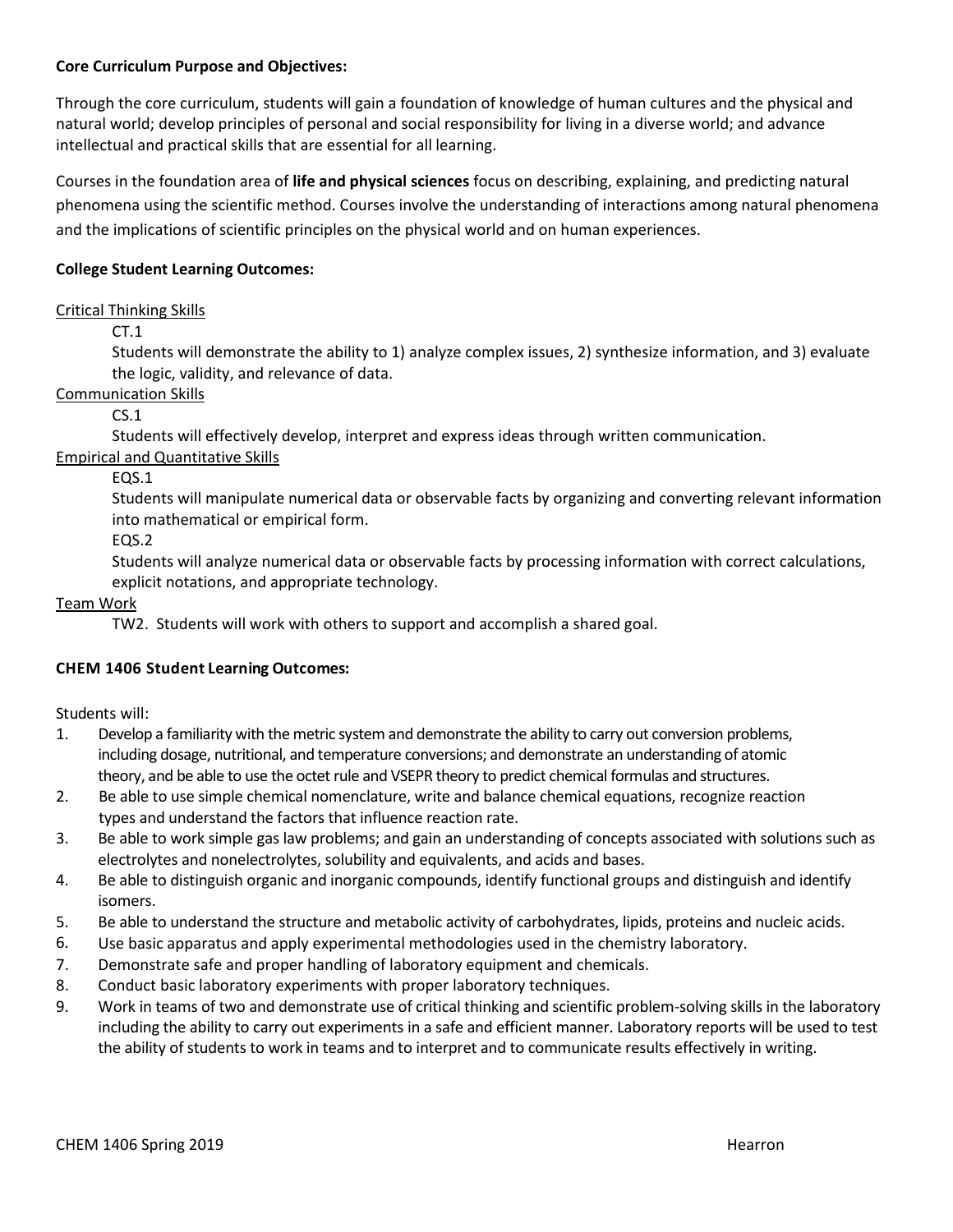#### **Lectures & Discussions:**

- Week 1: Chemistry Basics
- Week 2: Chemistry Basics
- Week 3: Atoms & Radioactivity
- Week 4: Compounds
- Week 5: Compounds & Chemical Reactions
- Week 6: Chemical Reactions
- Week 7: Organic Compounds
- Week 8: Organic Compounds
- Week 9: Carbohydrates
- Week 10: State Changes, Solubility & Lipids
- Week 11: Solution Chemistry
- Week 12: Solution Chemistry & Acids and Bases
- Week 13: Acids & Bases
- Week 14: Proteins
- Week 15: Proteins
- Week 15: DNA
- Week 16: Final Exam

#### **Evaluation/Grading Policy:**

40% Regular Exams 25% Laboratory 20% Final Exam 10% Assignments\* 5% SI Participation 100% Total

\* Assignments include anything assigned by me including, but not limited to, quizzes, homework, problem sets, and Mastering Chemistry assignments. This course will be using the Mastering Chemistry online homework system. Details about accessing Mastering Chemistry will be discussed on the first day of class. Assignments and due dates will be listed in the Mastering Chemistry system. Access to a computer with the internet is required for this course.

#### Grading Scale

- $A = 100 90%$  $B = 89 - 80%$
- $C = 79 70%$
- $D = 69 60%$
- $F = \frac{59\%}{40}$
- 

**Exams:** Four regular exams will be given during the term on the dates found on the posted lecture schedule. There will be no make-up exams for missed exams without authorization before the exam date.

You will need a reliable scientific calculator for exams and quizzes. Programmable calculators, graphing calculators and cell phone calculators are not allowed. Sharing calculators will not be permitted.

All work that is submitted for grading must be **neat and legible**. Any work that is illegible will not be graded.

CHEM 1406 Spring 2019 **Hearron** Hearron **Hearron Hearron Hearron Hearron Hearron** There will be a **comprehensive FinalExam** given during finals week according to the posted schedule.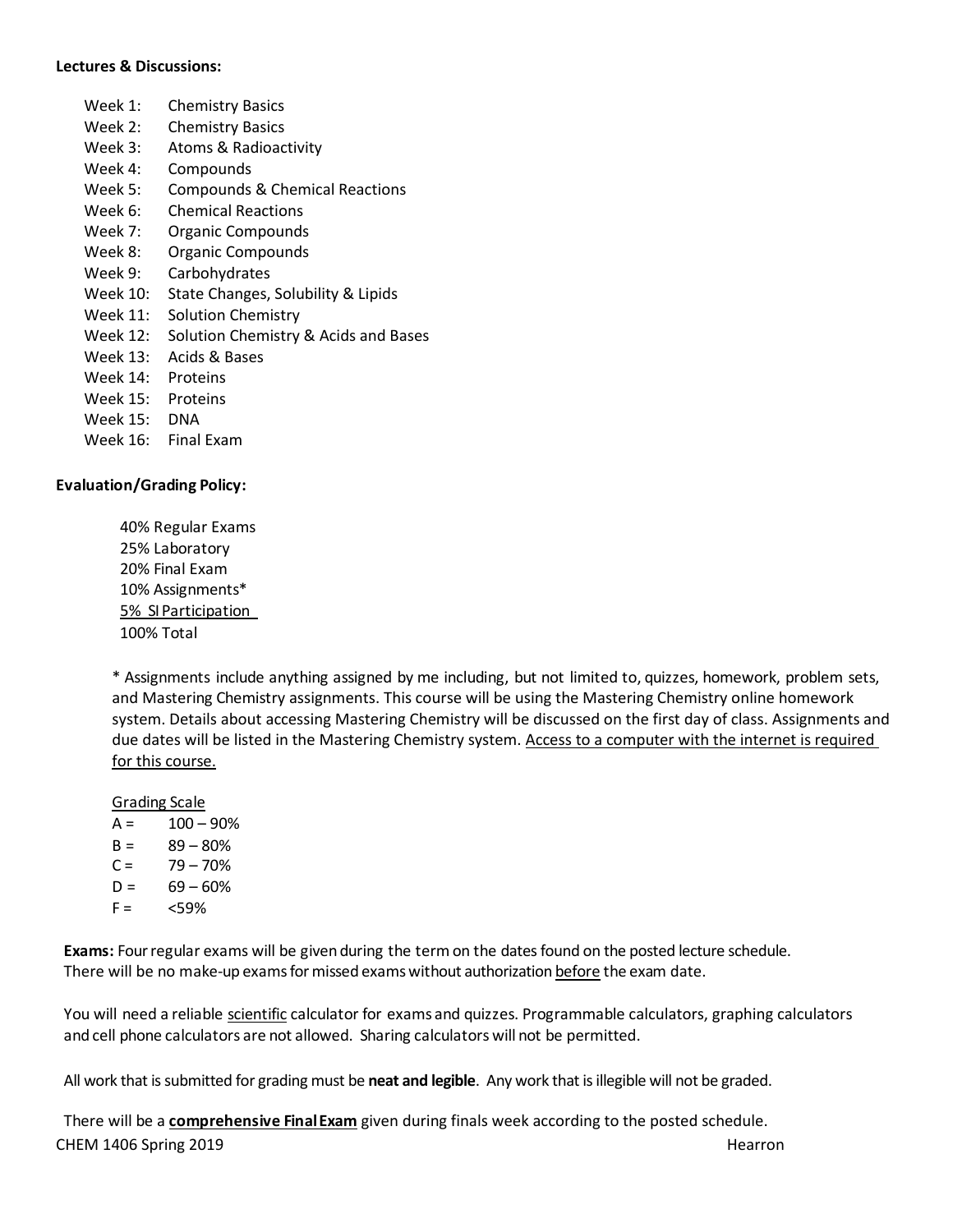**Thursday, April 11th** is the last day to withdraw from the course with a grade of "**W**". Students who withdraw from the lecture must also withdraw from the lab. If you stop attending class and fail to officially withdraw, expect to earn a grade of "**F**" in the course.

### **Quizzes and Assignments:**

A quiz may be given at the beginning of the class period. Students who are late for class will not be allowed to take a quiz and will be assigned a grade of zero. There is no make-up for missed quizzes. You must be present for the entire class period to receive credit for quizzes and in-class assignments.

Assignmentsthroughout this course may include problems from the text, handouts from class, and/or Mastering Chemistry assignments.

#### **Laboratory Experiments:**

There will be 12 experiments performed during the laboratory periods over the course of the term. Any experiments not completed and turned in will receive a grade of zero. A total of 8 experiments must be completed and receive a non-zero grade in order to pass this course. A schedule of experiments will be provided as a separate handout. There is no make-up lab for missed experiments. More detail about the laboratory portion of the course can be found in the laboratory syllabus.

#### **Other Course Requirements:**

Purchase of a simple, scientific calculator is required. You must bring a calculator with you to every class period. Use of graphing calculators, programmable calculators, calculators with extensive memories, and cell phone calculators are not allowed on quizzes or exams. Sharing calculators is not permitted. Purchase of a three ring binder for storing handouts, quizzes, and homework is recommended. Approved safety goggles must be purchased for laboratory. These are available in the NTCC bookstore, an online source, or a local medical supply.

#### **Supplemental Instruction:**

Supplemental Instruction (SI; aka tutoring) is required for this course. Many hours of FREE SI tutoring are available each week. Beginning on the Monday of Week 2 of the semester (**Monday, January 28**) students in the course are required to attend 90 minutes of SI tutoring each week (except during Spring Break and Finals Week). Students earn points for productive time spent in the tutoring session; and SI tutoring points are worth 5% of the course grade. Points are earned at the rate of 1 point per minute for 90 minutes and 1 point per 3 minutes there-after. A maximum of 150 points may be earned each week, which means a lot of extra credit is available by simply going to the SI tutor sessions. To receive points, students must sign in with the tutor on the sign-in sheet upon arrival and sign out with the tutor when leaving. *Students that are not both signed in and signed out will not earn any points for that session.* SI tutors are chemistry majors who have earned A's in CHEM 1411 and continue to attend current lecture sessions. The SI tutoring schedule will be posted to the course blackboard page during the first week of classes.

#### **Student Responsibilities/Expectations:**

Like all colleges, Northeast TexasCommunity College strives to be a "community of scholars." Please remember that you and all of the students in this class are pursuing very important goals in your lives. As human beings and as scholars, I expect every student to be courteous and considerate toward other students throughout the lecture and laboratory portions of this course.

As your instructor, I will attend all classes on time and prepared to teachwhat you are expected to learn each day. I will make a conscientious effort each class period to teach to the best of my ability and to provide you with clear, wellorganized explanations of class material. I care deeply about your learning experience and your success in this course. However, that ultimate success does depend largely on you. Your success can be maximized and your potential achieved by making a commitment to meet the following classroom expectations: